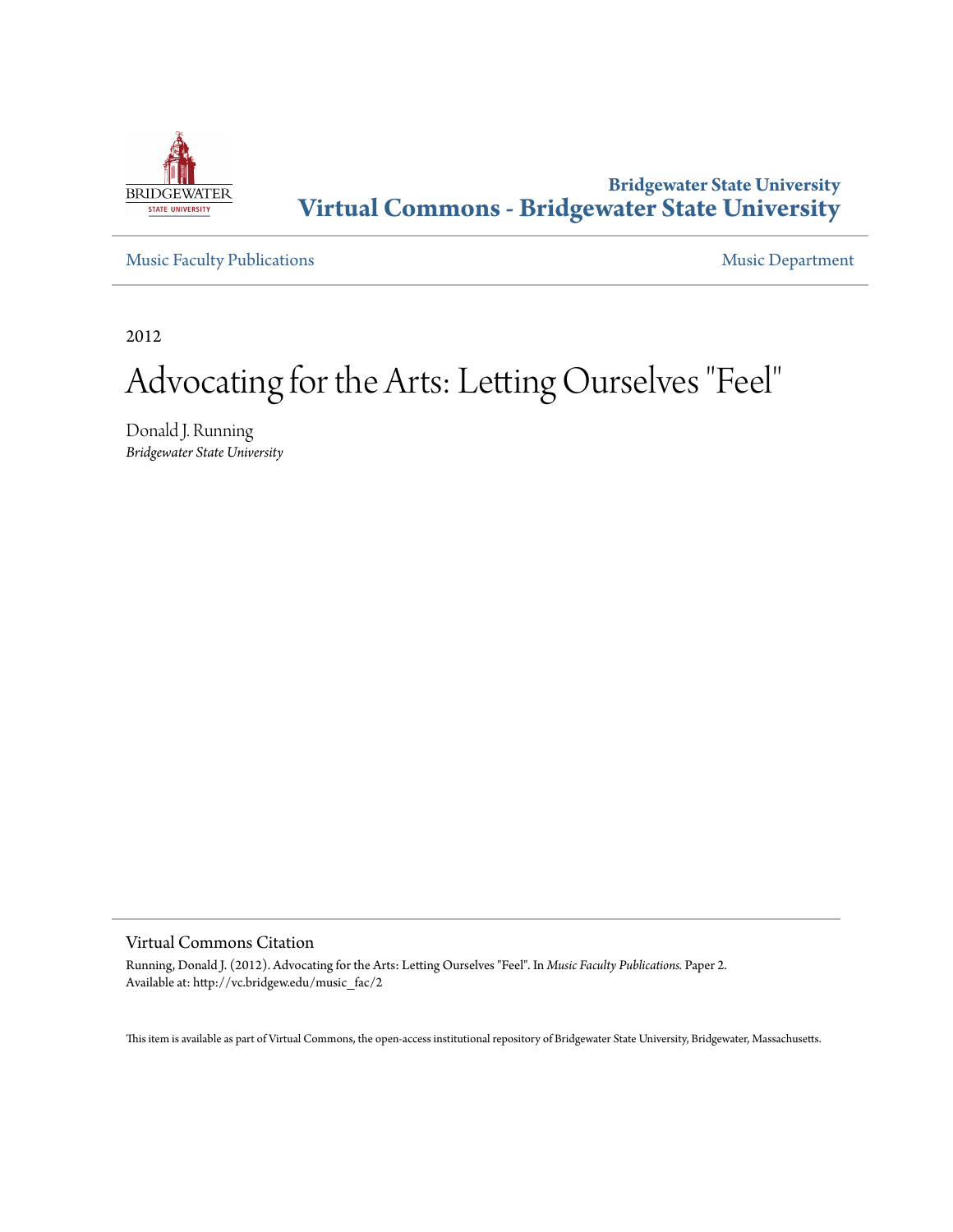### **ADVOCACY**

## *Advocating for the Arts: Letting Ourselves "Feel"*

**By Don Running, Bridgewater State University**

dvocacy for the arts<br>
and promoting the<br>
inherent values of<br>
music education<br>
has always been at the core and promoting the inherent values of music education of music teachers' beliefs. In a world increasingly obsessed and distracted by test scores, budget trimmings, and preparing students in "practical skills" for "real-world jobs," music teachers have always been asked to justify the significance of music education and their positions, both professionally and philosophically, to parents, principals, education boards, and legislators.

The importance of this advocacy is obvious. Music teachers are trying to build support for their programs or in some cases even save their programs. But what is it that we are really advocating for?

For the most part, I believe that my colleagues have created strong justifications regarding arts and music education for all. It also seems that much of the justification for treating music as a core subject in schools has led to a list of positive results related to the musical experience. For example:

- Music makes for better SAT scores.
- Students involved in music score higher on math and reading tests.
- Music education creates team problem solvers.
- Training in music develops multitasking skills.

When Lowell Mason first made the case for music as a core subject in Massachusetts schools he stated that music education builds both character and morality. A recent survey even confirmed that early music education significantly increases the probability of a child growing up to seek higher education leading ultimately to earning a higher salary.

I am certainly not going to dispute or undermine the value of these findings. Oftentimes numbers and statistics are the only way to reach those who have limited resources for broad distribution—whether they are principals or lawmakers. But the true value of music cannot be evaluated as a means of delivering nonmusical byproducts. And oftentimes, the true value of music can become overwhelmed by these nonmusical benefits, and value of music in and of itself gets glossed over. Concepts that can be easily quantified outweigh the more subjective aspects. On some level it is too easy to lose track of the most primal and important facet of the arts: that arts allow us to remember what it is to feel.

While studying a very different art (theatre) with renowned pedagogue Kari Margolis, my colleagues and I would discuss the role of arts and why they are so intensely vital both to individuals and to society. Kari's belief was that by understanding the value of sports and competitive athletics in our society, the value of art becomes more apparent. She asked us to consider why do people watch sports? Not play sports, mind you, but why are people entertained by watching others compete? The vast popularity of sporting events in the world indicates some reason for this phenomenon. On a very fundamental level, the popularity of sporting events stems from the fact that sports cause us to remember. Athletics remind us what it felt like to run fast, jump high, score the game-winning goal, miss the gamewinning basket. Sports remind us what it felt like to compete—at any level from the professional arena to the sandbox. Sports



remind us what winning felt like and what losing felt like. On some level, what people are really desperate for is the notion of feeling something. People need to feel emotion. The fundamental role of the arts is similar: the arts remind us what it is like to feel a variety of emotions. We see a tragic turn to a character in a play and remember what it felt like when something similar happened to us. We marvel at Michelangelo's Sistine Chapel and remember when we felt that sort of awe in our own life. We listen to Beethoven's Für Elise and remember what that melancholy emotion felt like. When I listen to Mozart's Requiem Mass, I am reminded not only about emotions that Mozart infused within the Requiem, but also to my first experience with Mozart. I remember what it felt like to enjoy Mozart for the first time again. In this way, we are both a witness and a participant.

We experience this also in popular culture, for example the film Ferris Bueller's Day Off. At one point, the film's protagonist trio tours the Chicago Institute of Art. Cameron becomes transfixed by Georg Seurat's Afternoon on the Isle of the Grand Jette. What makes the scene particularly powerful is that we (the audience) see Cameron's emotional reaction to a piece of art. This work has an obvious effect on Cameron and we understand that he is being moved in some profound way. And this scene, in turn, reminds us about a time where we felt emotional about a piece of art—while watching a piece of art. Lovely.